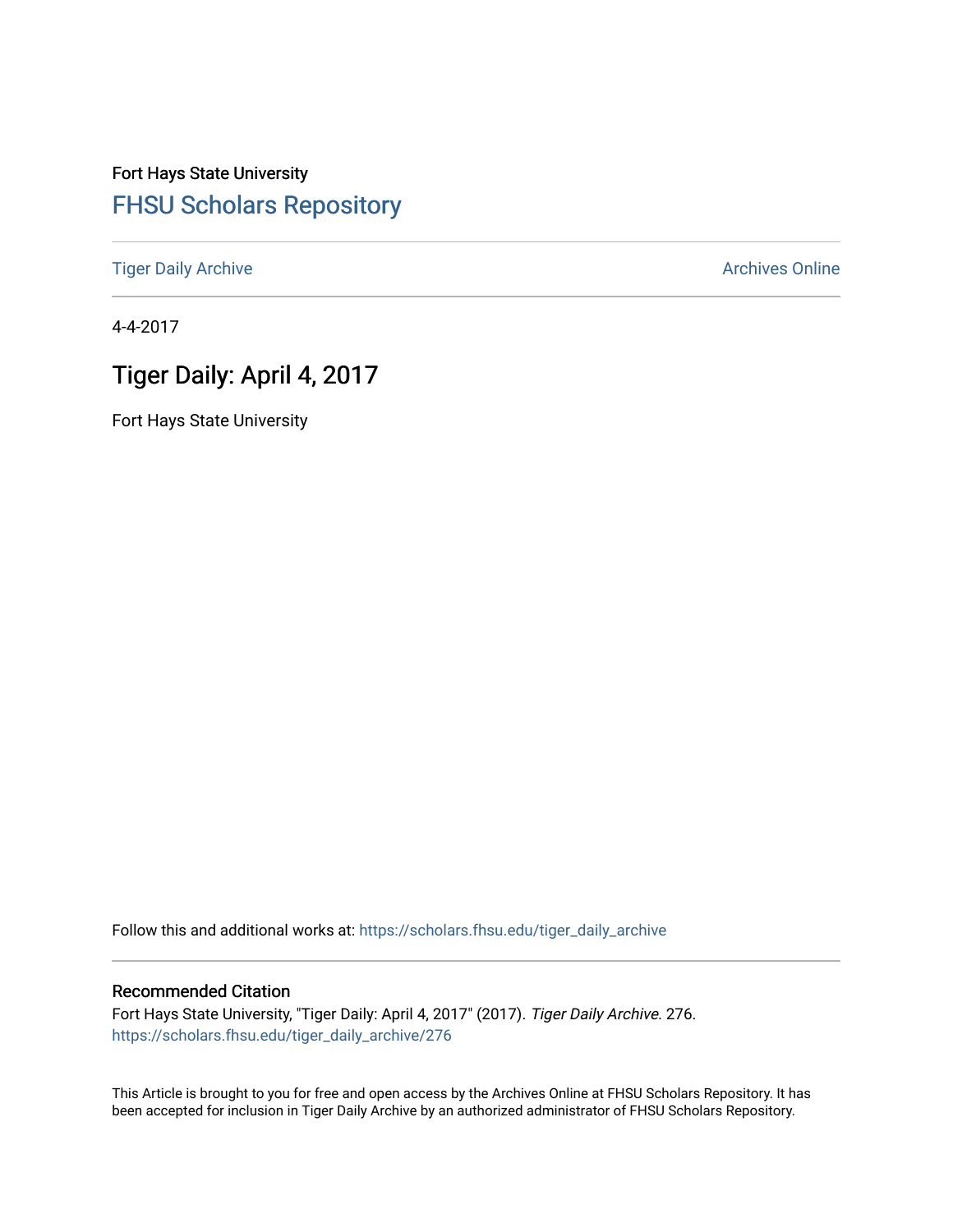From: Tiger Daily Sent: Thursday, March 09, 2017 11:38 AM To: Tiger Daily Subject: Tiger Daily [March 9, 2017]



## ANNOUNCEMENTS

- [Reminder](#page-1-0) Spring 2017 Mid Term Grade Entry Due Monday March 13 by Noon
- · 8-Week Course Option [Starting](#page-2-0) March 13
- · Nominate: ["My-Go-To"](#page-2-1)
- · SAAC Dodgeball [Tournament](#page-2-2)
- · Honors College [Accepting](#page-2-3) Honors Course Proposals
- **FHSU Pork Sausage [Available](#page-3-0)**

## **EVENTS**

## THIS WEEK/WEEKEND

- · [Academic](#page-3-1) Advising Webinar on Title IX TODAY, 1:00pm to 2:00pm
- · Spring Choir [Concert](#page-4-0) TOMORROW, 7:30pm
- Fix It Day in FHSU [MakerSpace](#page-4-1) March 11, 12:00pm to 3:00pm

## FUTURE EVENTS

- 2<sup>nd</sup> Honors Pedagogical Roundtable Course Design and Grading [Mechanisms](#page-4-2) March 28, 3:30pm to 4:30pm
- · Effective [Presentation](#page-5-0) Skills March 29, 1:00pm to 4:30pm
- · LDRS 310 Event: Drive Away [Diabetes](#page-5-1) April 29, 2:00pm to 6:00pm

## SHARE WITH STUDENTS

- · Sexual Assault Peer Educator (SAPE) Program [Application](#page-5-2) on TigerLink Due March 10
- · Writing Center [Workshop:](#page-6-0) Writing a Resumé March 14, 12:00pm to 1:00pm
- · Black & Gold Academy Student [Leadership](#page-6-1) Institute April 1, 8:30am to 4:00pm
- [Visiting](#page-6-2) Author Stacey Waite April 6 & 7

## ANNOUNCEMENTS

## <span id="page-1-0"></span>Reminder – Spring 2017 Mid Term Grade Entry Due Monday March 13 by Noon

All mid-term grades for full-semester (16 week) on-campus classes must be entered through the online TigerCentral grade entry system.

## REMINDER: MID-TERM GRADES ARE DUE FOR ON-CAMPUS COURSES ONLY. THERE ARE NO MID-TERM GRADES FOR VIRTUAL COLLEGE CLASSES.

Faculty can access the grade entry system by clicking on the TigerCentral link under "Faculty/Staff" at the top of the FHSU home page. The system will then ask for TigerNet ID Username and Password. After logging in, hover over the "Teaching" tab, and click on "Grade Entry." On the "Mid-Term" tab, click on "Enter Spring 2017 Hays Mid-Term Grades."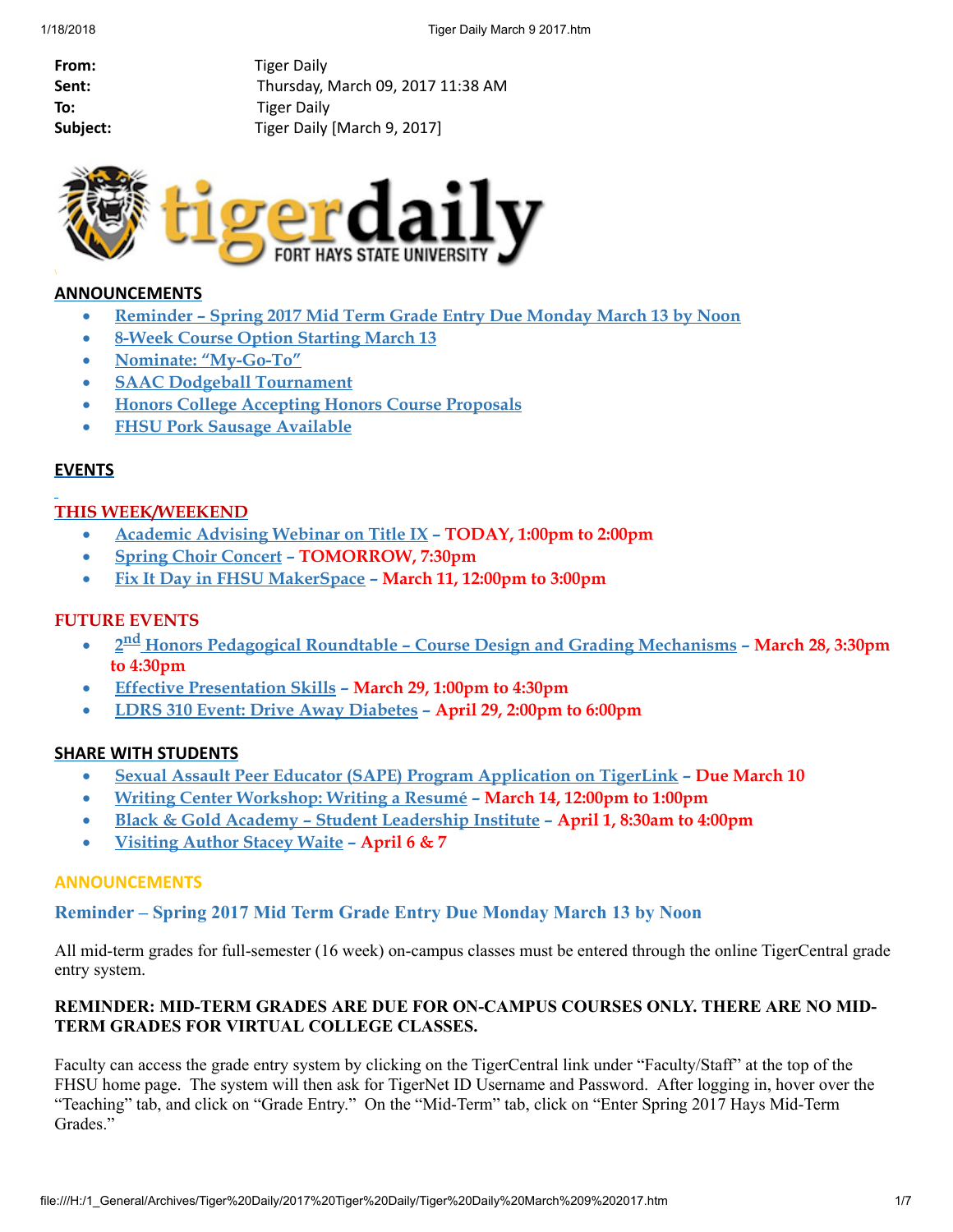Everyone (full-time, part-time, adjunct, etc.) must use their TigerNet ID Username and Password to enter this secure site. If you have problems or technical difficulties with your Username and Password, please call Tiger Tech at 785-628-3478.

Mid-Term grades are **not** saved until the following steps are **all** completed:

- · Enter a mid-term grade for each name on the class roster
- Click the Submit button
- · A red checkmark appears next to the course title
- Mid-term grades **cannot** be changed or entered after the mid-term grade entry deadline day

PLEASE NOTE: Due to the ease of accessing class rosters through the TigerCentral, the Registrar's Office will no longer print the mid-term class rosters. Faculty may view and/or print class rosters from TigerCentral.

For any questions regarding mid-term grade entry, please contact Tammy Winters in the Registrar's Office at 785-628-*4427.*

## <span id="page-2-0"></span>8-Week Course Option Starting March 13

Do you have any students needing an elective course starting in March (8-week course)? *Principles and Practices in Tourism & Hospitality Management* (THM 620 VB) may be a great option!

The tourism and hospitality industry encompasses principles across many different majors and most of us interact with the industry on a daily basis. Having a foundational understanding of the industry can be utilized throughout many majors. An online option (THM 620 VB) will begin on March 13 and continue until May 12.

## THM 620 VB - *Principles and Practices in Tourism & Hospitality Management* (online March 13 – May 12)

*Contact Dr. Stacey Smith with any questions at [slgsmith@fhsu.edu.](mailto:slgsmith@fhsu.edu)*

## <span id="page-2-1"></span>Nominate: "My-Go-To"

Would you like to recognize a faculty or staff member who has guided, mentored, supported, provided leadership and/or fostered your intellectual growth? If the answer is "yes," the Scholarship Environment Committee (SEC) invites you to nominate My-Go-To person(s), using this **[LINK.](https://goo.gl/forms/uHhpbOcyfJ0G0XFB3)** 

Nominations due April 1.

*For questions, please contact Robb Scott at [rbscott2@fhsu.edu](mailto:rbscott2@fhsu.edu) or Christine Hober at [clhober@fhsu.edu](mailto:clhober@fhsu.edu)*

## <span id="page-2-2"></span>SAAC Dodgeball Tournament

Faculty, Staff and Students, the Student Athlete Advisory Committee (SAAC) is holding a Dodgeball Tournament March 12 with proceeds benefitting Make-A-Wish Foundation. All are invited to participate.

To register stop by the tables at the Union March 9  $\omega$  11:30am -2:00pm or March 10  $\omega$ 11:00am - 2:00pm or email [ecstroyan@mail.fhsu.edu](mailto:ecstroyan@mail.fhsu.edu) or [ddcooper@mail.fhsu.edu.](mailto:ddcooper@mail.fhsu.edu)

Entries must be received by Friday, March 10 2:00 pm. Entry fee \$20.

*-Dixie Balman, Assistant Athletic Director*

## <span id="page-2-3"></span>Honors College Accepting Honors Course Proposals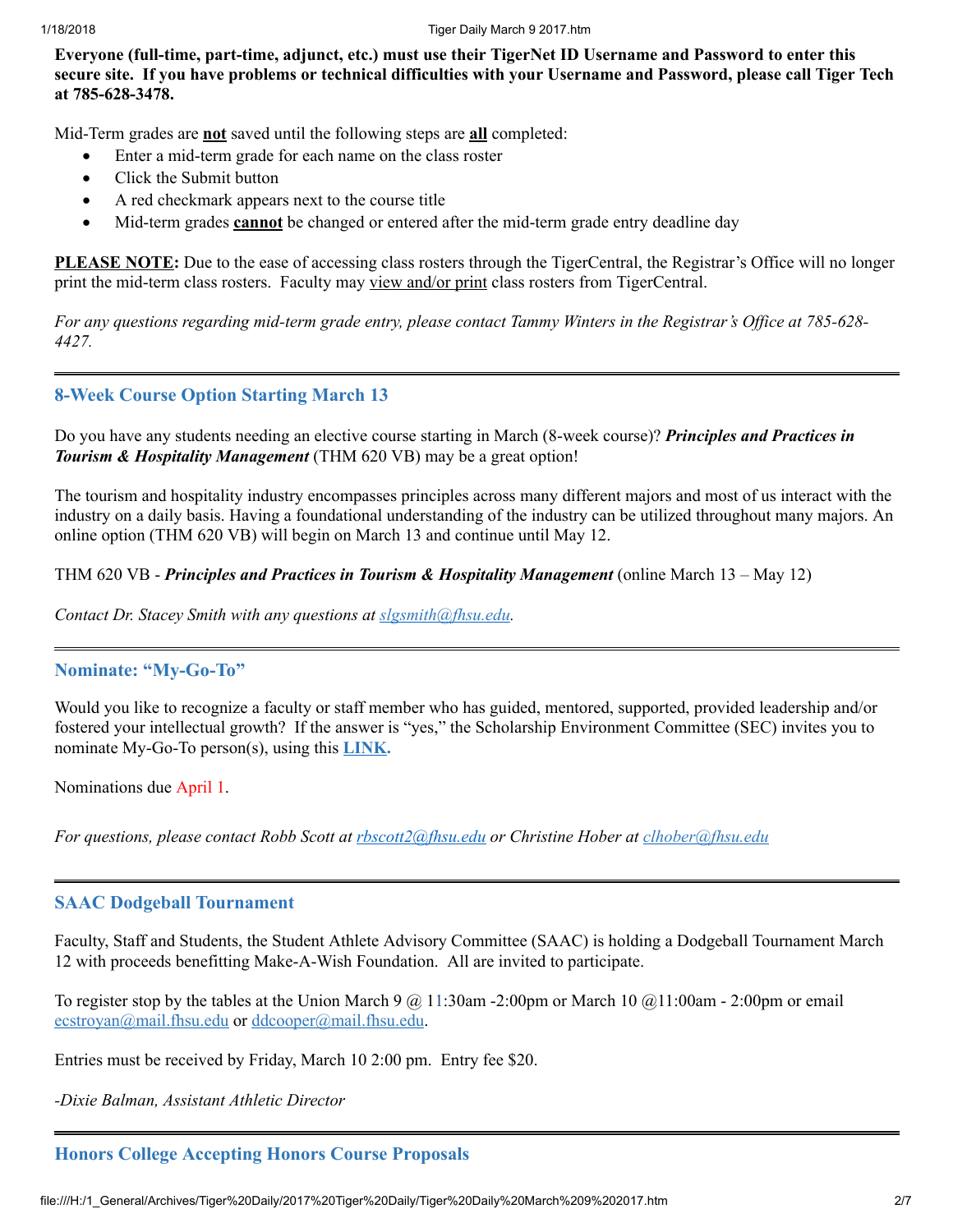#### 1/18/2018 Tiger Daily March 9 2017.htm

The Honors College is now accepting Honors Course Proposal submissions from faculty for the Spring '18 semester.

We will now be accepting Honors Course Proposals for reoccurring courses, to be taught every other Fall or Spring semester. You can access the Honors Course Proposal Form on the Honors College website's "Resources and Forms" tab (<https://www.fhsu.edu/honors/Resources-and-Forms/>). The deadline for Honors Course Proposals is Friday, March 17. Submissions can be sent to the Honors College Administrative Associate, Josh Wasinger, at *[jlwasinger@fhsu.edu](mailto:jlwasinger@fhsu.edu).* 

The Honors College will also be accepting nominations for Honors Faculty members to teach reoccurring courses. Any faculty nominations can also be sent to  $j$ lwasinger@fhsu.edu.

All nominated faculty members will receive a printed certificate which can be included in their tenure/promotion file. Any nominated faculty who are selected to teach honors courses will also receive a \$100 through the faculty development fund.

## <span id="page-3-0"></span>FHSU Pork Sausage Available

The FHSU's pork unit has for sale three flavors of sausage. The sausage is available in breakfast links, patties, and bulk all in one pound packages.

The flavors are Southern Style, the All American, and Beckman Best Maple sausage. The cost is \$3.00 per pound.

You may order your sausage by calling the Agriculture Department phone number, 628-5295, or email [agbook@fhsu.edu.](mailto:agbook@fhsu.edu)

## EVENTS

<span id="page-3-1"></span>Academic Advising Webinar on Title IX Thursday, March 9, 1:00pm to 2:00pm Memorial Union Black and Gold Room

The Academic Advising and Career Exploration Center will be hosting *It's On Us Too: Understanding & Navigating Title IX as an Academic Advisor*.

RSVP: Please let us know if you are planning to attend by replying to **[advising@fhsu.edu](mailto:advising@fhsu.edu)**. We will send you a calendar entry that you will need to Accept and Send the Response Now. We look forward to seeing you at our sessions.

## Webinar Overview:

Many institutions are grappling with new Title IX requirements and the issues surrounding the reporting and investigation of relationship violence and sexual misconduct. Many academic advisors are now mandated reporters, yet have little knowledge of the policies, procedures, and support services available to both complainants and respondents. As advising may be the only area where students have sustained contact with a representative of the institution, academic advisors may find themselves on the forefront of these difficult conversations. In this webinar, advisors will receive a primer on Title IX legislation, student rights and responsibilities in the investigation process, and the resources available to support all parties involved, as well as a review of what being a "mandated reporter" means and the implications for the advising relationship. Attendees will:

- Gain an understanding of the history and parameters of Title IX in relation to relationship violence and sexual misconduct;
- Learn basic reporting protocols on campus;
- · Understand student rights and responsibilities surrounding the investigation process; and
- · Discover resources both on and off campus to support all parties involved.

## Presenters:

- Shannon Lynn Burton, Associate University Ombudsperson / Research Integrity Coordinator, Michigan State University

In her role as Michigan State University's Associate University Ombudsperson, Shannon Lynn Burton assists both complainants and respondents in better understanding their rights in the investigation process. She serves on the International Ombudsman Association's Title IX Response Committee and has taught courses that focus on critical issues,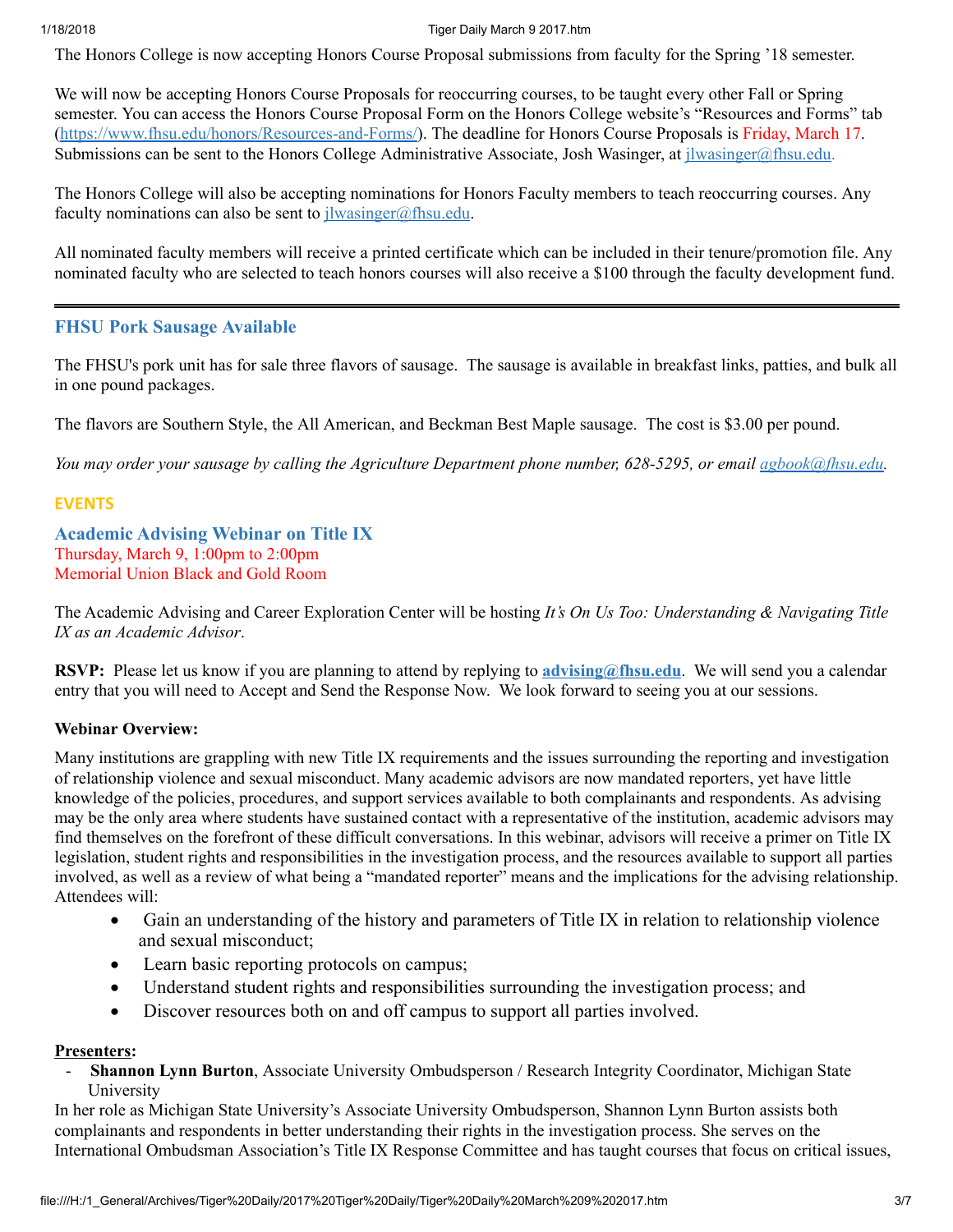#### 1/18/2018 Tiger Daily March 9 2017.htm

as well as legal and ethical issues in higher education. Additionally, she has research interests in ethics/integrity, restorative justice, and due process in higher education.

Mark Duslak, Director of Student Development, Lake-Sumter State College.

Mark Duslak has served as a school counselor for six years, was an academic and career advisor for two years, and has recently assumed the position of Director of Student Development, overseeing Campus Life, the Office of Student Disabilities, and Academic Advising at Lake-Sumter State College. Mark has worked in rural and urban school settings serving populations from grade 6 through college. His preparation as a counselor provided opportunities to understand issues of confidentiality, mandated reporting, and the effects on the counselor-client relationship. As a counselor, he was a mandated reporter and worked with students on issues of threats of violence, abuse, and harassment.

*-Patricia Grif in, Director of Academic Advising and Career Exploration Center*

<span id="page-4-0"></span>Spring Choir Concert Thursday, March 9, 7:30pm Beach/Schmidt Performance Arts Center

The Fort Hays State University Department of Music & Theatre announces the Spring Choral Concert.

The concert will consist of a varied program performed by the Concert Choir. Then the Fort Hays Singers will present a set that includes folk, pop, and jazz selections. This concert will have something for EVERYONE!

Dr. Terry Crull is the conductor of the FHSU choirs, and Pam McGowne is the accompanist. The concert will last approximately one hour. Members of the FHSU Community – and FHSU students - are admitted free of charge with their TIGER CARD; there is a small admission fee for others.

*-Terry Crull, Director of Choral Activities*

<span id="page-4-1"></span>Fix It Day in FHSU MakerSpace Saturday, March 11, 12:00pm to 3:00pm Forsyth Library Room 060 Free and open to the public

Come and go for an afternoon of fun!

- Learn to Solder
- 3D design
- Raspberry pi
- 3D print

Open to all ages (children under 10 years must be accompanied by an adult)

\*\*Sponsored by the Science and Mathematics Education Institute

*For more information, contact [fhsumakerspace@fhsu.edu](mailto:fhsumakerspace@fhsu.edu)*

## <span id="page-4-2"></span>2<sup>nd</sup> Honors Pedagogical Roundtable - Course Design and Grading Mechanisms Tuesday, March 28, 3:30pm to 4:30pm Forsyth Library Room 45

The Honors College will be hosting its second of three Honors Pedagogical Roundtable for the Spring semester.

The focus of this roundtable discussion will be class tactics and grading mechanisms that consider our students' tendency to be grade perfectionists. This roundtable discussion is open to all FHSU faculty. This will be a true roundtable discussion where faculty can engage with questions and input. Faculty who have experience teaching honors courses will be present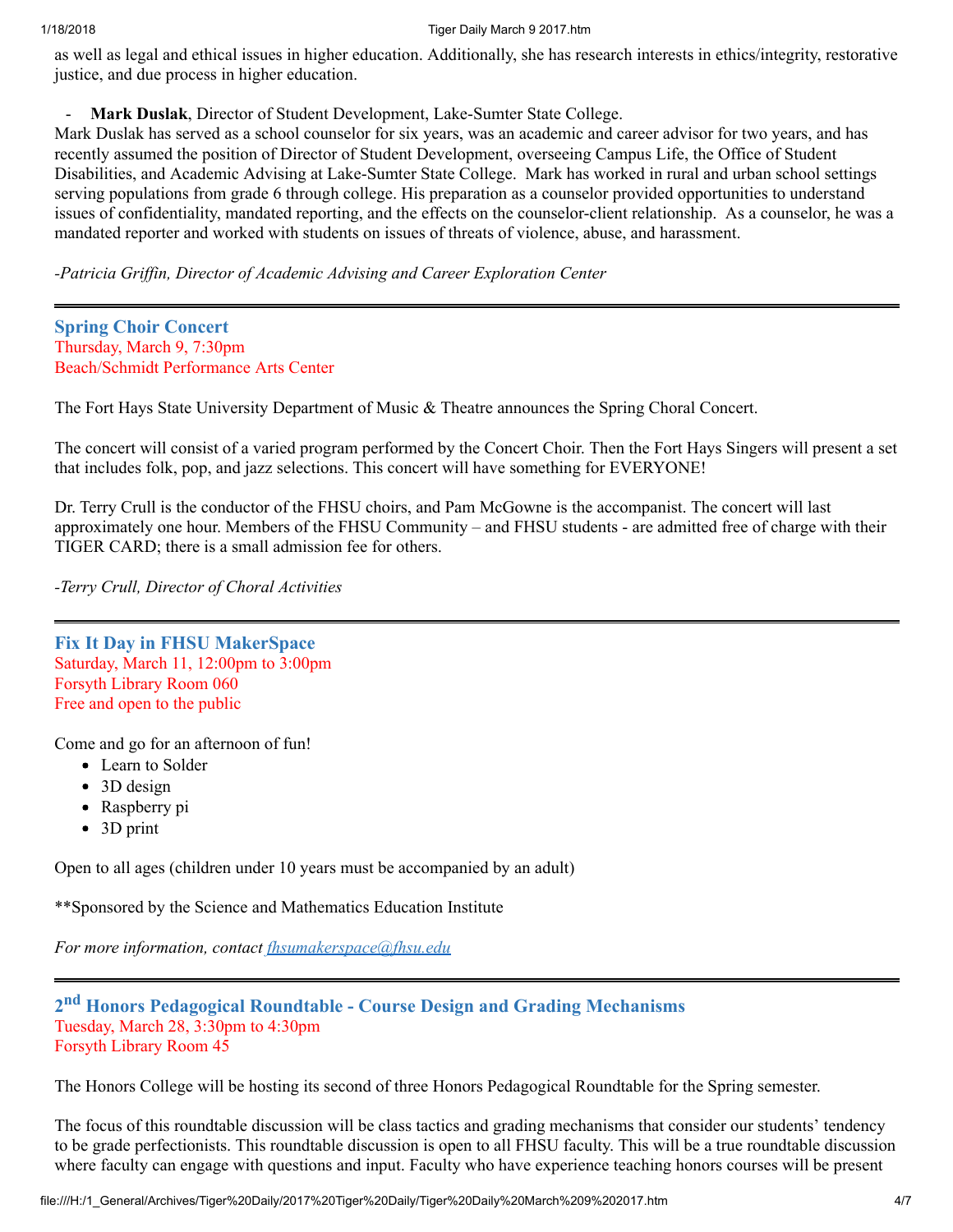to share their observations and recommendations. We particularly encourage attendance by any faculty considering submitting an Honors Course Proposal in the future.

*Feel free to contact the Honors College Administrative Associate, Josh Wasinger, with any questions (ext. 4744).*

<span id="page-5-0"></span>Effective Presentation Skills Wednesday, March 29, 1:00pm to 4:30pm Memorial Union Stouffer Lounge

The Management Development Center is pleased to offer *Effective Presentation Skills*.

Have you been on the giving or receiving end of presentations which have killed audience enthusiasm, lowered interest in the subject, and been boring? Attend our upcoming MDC workshop to learn how to create and deliver engaging presentations. Familiarize yourself with effective public speaking skills including organizing and planning presentations, using effective verbal and nonverbal delivery, managing public speaking anxiety, and implementing best practices for creating and using visual aids. Participants will have an opportunity to practice these skills and receive feedback on their presentation styles and designs from the presenter. Facilitated by Dr. Rose Helens-Hart. Visit the website for full details: [http://www.fhsu.edu/cob/mdc/Effective-Presentation-Skills\(1\)/](http://www.fhsu.edu/cob/mdc/Effective-Presentation-Skills(1)/)

Your registration fee is either complimentary or significantly reduced thanks to your FHSU Vice President. Please register through the Management Development Center Application on Lotus Notes Management [Development](notes://LNapps/8625781F005E73FF) Center (Click on Workshop registration).

*Contact Conni Dreher at (785) 628-4121 or [cdreher@fhsu.edu](mailto:cdreher@fhsu.edu) if you need assistance with registration.*

## <span id="page-5-1"></span>LDRS 310 Event: Drive Away Diabetes Saturday, April 29, 2:00pm to 6:00pm Frontier Park

Join our LDRS 310: Fieldwork in Leadership Students for an afternoon of disc golf!

Do you enjoy disc golf? What about an afternoon in the park? If so, join the In-sole-in-ones for an afternoon of fun, charity, and diabetes awareness.

If you're interested in signing up for a team, you can find us in the Memorial Union at various times this week. Come see what we're all about and help raise money for a cure to end diabetes!

For more information about the event and registration, visit: [https://www.facebook.com/events/371615183217990/.](https://www.facebook.com/events/371615183217990/)

*Questions? Email Dalton at [driveawaydiabetes@gmail.com.](mailto:driveawaydiabetes@gmail.com)*

## SHARE WITH STUDENTS

## <span id="page-5-2"></span>Sexual Assault Peer Educator (SAPE) Program Application on TigerLink – Due March 10

The Office of Student Affairs is launching a new program called the Sexual Assault Peer Educator (SAPE) Program next fall.

The SAPE Program will consist of five students who are interested in educating their peers about gender-based violence on campus, resources FHSU provides, and the reporting process for survivors. This is a paid position and will start during the Fall 2017 semester.

Applications are due March  $10^{th}$  by 11:59 p.m. and interviews will be during the week of March  $13^{th}$ -17<sup>th</sup>. To access the application, click the link provided: [https://tigerlink.fhsu.edu/organization/titleix/availableforms.](https://tigerlink.fhsu.edu/organization/titleix/availableforms)

For more information, please contact Amy Gildemeister at  $\alpha$  dovd2.se@fhsu.edu, by phone at 785-628-4691, or stop by *the of ice at Sheridan Hall Room 215.*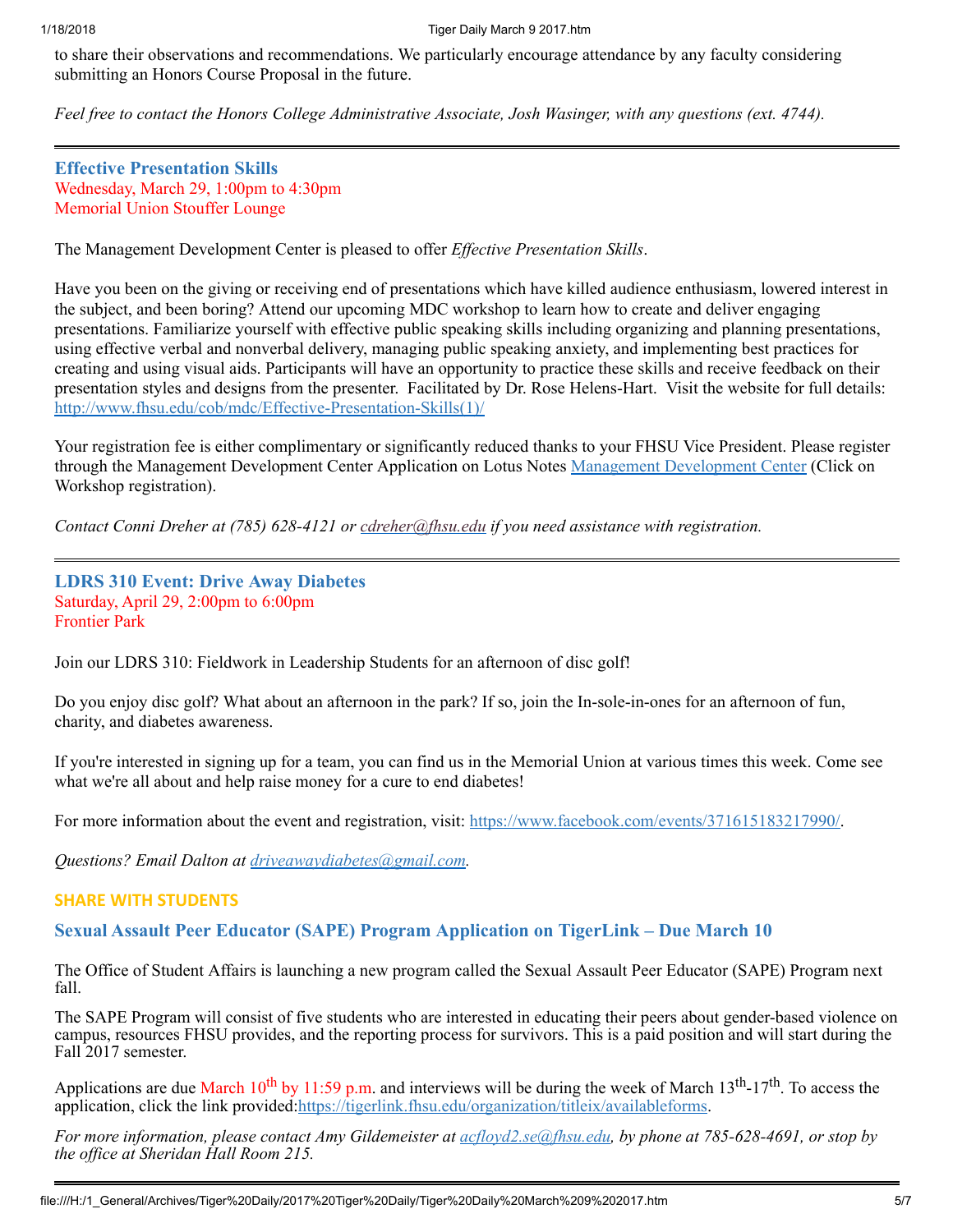<span id="page-6-0"></span>Writing Center Workshop: Writing a Resumé Tuesday, March 14, 12:00pm to 1:00pm Forsyth Library Room 133

Please join us for our second resumé writing workshop of the spring semester. We look forward to working with you!

*-Amanda Fields, Writing Center Director*

<span id="page-6-1"></span>Black & Gold Academy – Student Leadership Institute Saturday, April 1, 8:30am to 4:00pm Memorial Union Ballroom

Formerly known as the Peer Mentor Institute, the Black & Gold Academy is a leadership opportunity geared toward developing current and aspiring student leaders. This one-day institute is open to all students but orientation leaders, residential life staff and student organization leaders are highly encouraged to participate.

The Black & Gold Academy is scheduled for Saturday, April 1, 2017, from 8:30 AM-4:00 PM, and is available at no cost to students. The theme for this institute is Chasing Authentic Success and will feature keynote speaker Corey Ciocchetti. Corey will also facilitate an interactive session on managing stress in our daily lives. Critical thinking and problem solving, balance, decision making and infusing integrity into student leadership roles are just a few of the topics that will be covered. Students will have the opportunity to participate in small group discussions where they will learn to demonstrate leadership abilities, apply authentic leadership and create meaningful messages.

Registration for the Black & Gold Academy is now available on TigerLink and closes at 11:59 PM, on Monday, March 27, 2017. [Register](https://tigerlink.fhsu.edu/form/start/90795) today by clicking on this link.

For questions about this event, contact the Center for Student Involvement at 785-628-4664 or [csi@fhsu.edu](mailto:csi@fhsu.edu) or visit us in *the lower level of Memorial Union.*

## <span id="page-6-2"></span>Visiting Author Stacey Waite – April 6 & 7

Save the Date: FHSU Gay-Straight Alliance Presents Stacey Waite!

FHSU's Gay-Straight Alliance will be hosting poet and professor Stacey Waite on April 6 and 7. Waite teaches at University of Nebraska-Lincoln, coaches award-winning slam teams in Lincoln, and has published four books of poetry, which are listed below.

Stacey is a dynamic, vibrant, and all-around awesome person, so don't miss this opportunity!

Slate of Events

#### Thursday, April 6: Cody Commons, Memorial Union

6-7pm: Slam Poetry Workshop 7-8pm: Public Performance, Reading, and Discussion

#### Friday, April 7

10-11:30am: Meet with interested GSA community members for open discussion, Meadowlark, Memorial Union 1:30-2:20pm: Visit with English 449: Writing for Publication (all are welcome - please contact Amanda Fields if you would like to visit this class)

## Books:

Butch Geography. North Adams, MA: Tupelo Press, 2013. the lake has no saint. Tupelo Press Winner Snowbound Prize in Poetry, 2010. Love Poem to Androgyny. Winner of the Main Street Rag Press Chapbook Prize, 2006. Choke. Thorngate Road Press Winner of the Frank O'Hara Prize for Poetry, 2004.